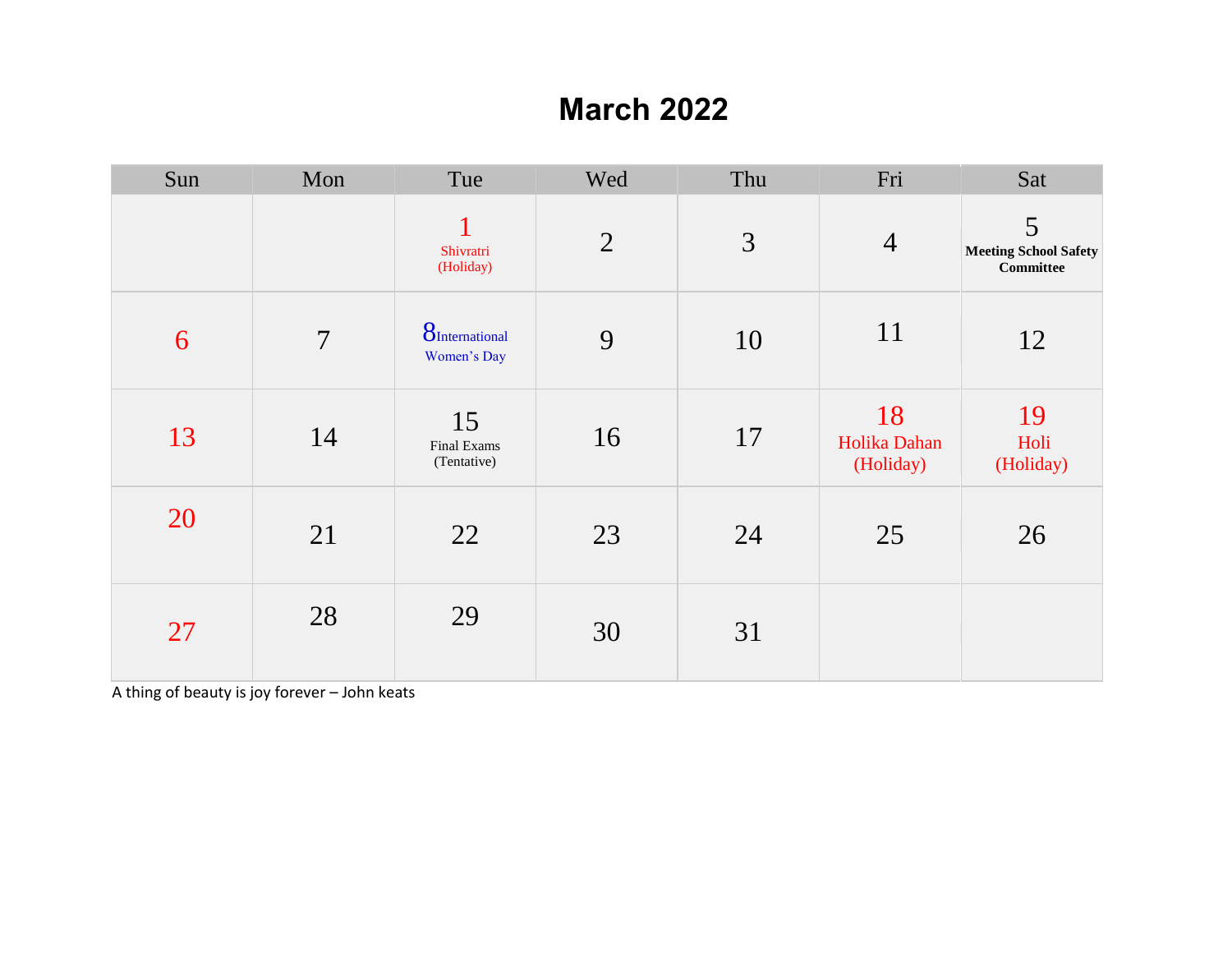## **February 2022**

| Sun | Mon                                                | Tue          | Wed                                                                    | Thu                                 | Fri            | Sat                                                                                            |  |
|-----|----------------------------------------------------|--------------|------------------------------------------------------------------------|-------------------------------------|----------------|------------------------------------------------------------------------------------------------|--|
|     |                                                    | $\mathbf{1}$ | $\overline{2}$                                                         | 3                                   | $\overline{4}$ | 5<br>Basant Panchami/<br>yellow day (K G<br>Section)/Meeting Anti<br><b>Bullying Committee</b> |  |
| 6   | 7<br>House Board Activity                          | 8            | 9<br>Annual Exam(Classes<br>IX,XI / Preboard 2<br>(Classes X,XII) ends | 10                                  | 11             | 12<br>(PTM Class IX, XI)                                                                       |  |
| 13  | 14                                                 | 15           | 16<br>New session for classes<br>X, XII Begins                         | 17<br>StoryTelling<br>(K G Section) | 18             | 19                                                                                             |  |
| 20  | 21<br>Inter House painting<br>competition VII-VIII | 22           | 23                                                                     | 24                                  | 25             | 26<br>Fun day<br>(K G Section)                                                                 |  |
| 27  | 28                                                 |              |                                                                        |                                     |                |                                                                                                |  |

Education is the passport to the future, for tomorrow belongs to those who prepare for it today'' Malcolm X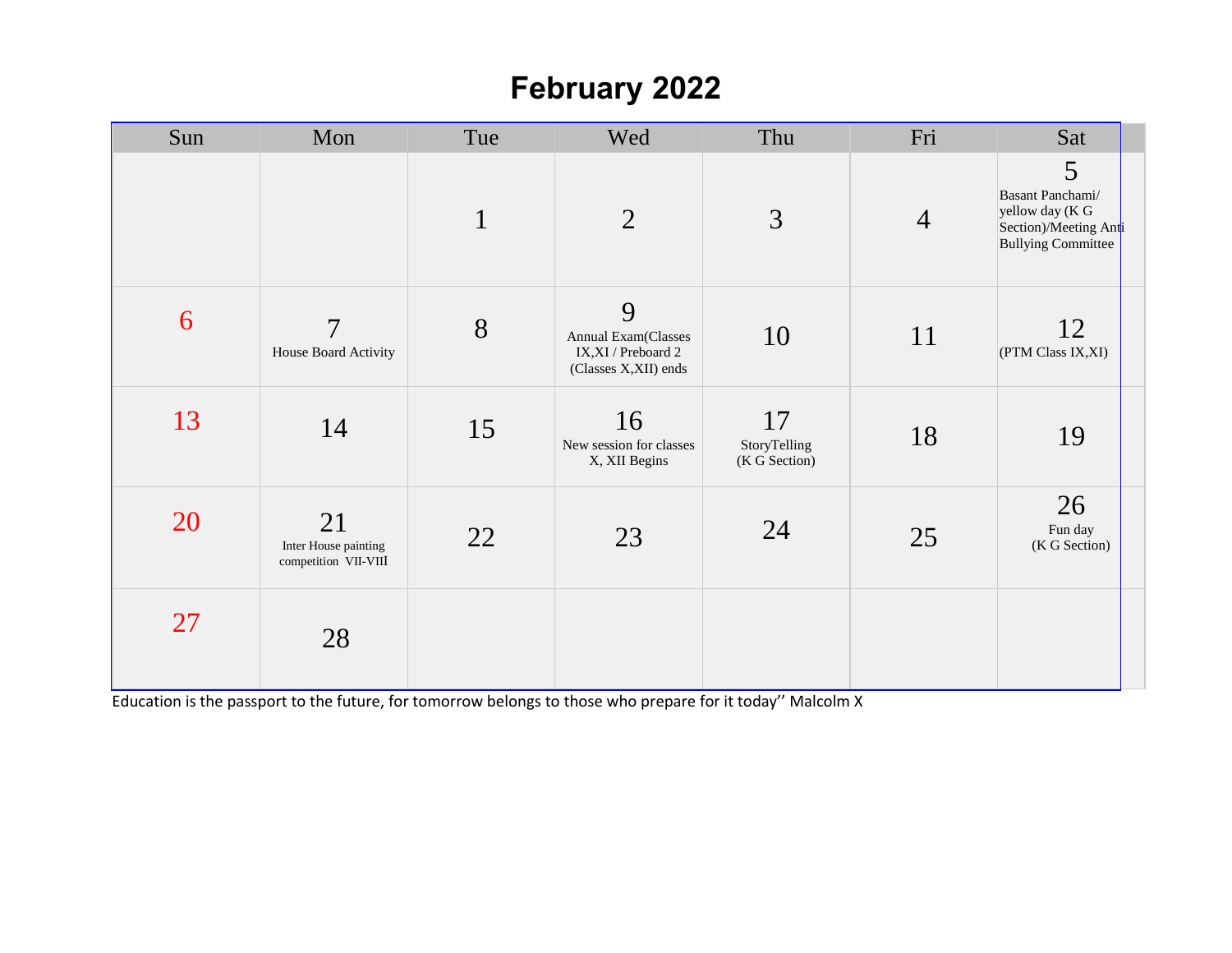# **January 2022**

| Sun            | Mon                                           | Tue                                                                               | Wed                                                                    | Thu                                                            | Fri                                    | Sat                                                                             |
|----------------|-----------------------------------------------|-----------------------------------------------------------------------------------|------------------------------------------------------------------------|----------------------------------------------------------------|----------------------------------------|---------------------------------------------------------------------------------|
|                |                                               |                                                                                   |                                                                        |                                                                |                                        | $\mathbf 1$<br>$\bf{l}$                                                         |
| $\overline{2}$ | 3                                             | $\overline{4}$                                                                    | 5                                                                      | 6                                                              | $\overline{7}$<br>Winter break<br>Ends | 8<br>Reporting day<br>for all                                                   |
| 9              | 10<br>(Preboard 1 begins<br>Classes X, XII)   | 11                                                                                | 12                                                                     | 13<br>lohri celebration/<br>Kite flying day                    | 14<br>Makar Sankranti<br>(Holiday)     | 15<br><b>Meeting Sexual</b><br>Harassment at workplace<br>Committee             |
| 16             | 17<br>Rhyme<br>competition<br>(Class nursery) | 18<br>Preboard 1 ends<br>(Classes X, XII)/<br>Rhyme<br>competition<br>(Class LKG) | 19<br>Rhyme<br>competition<br>(Class UKG)                              | 20<br><b>English Extempore</b><br>Class 5                      | 21                                     | 22<br>PTA/<br>Story telling<br>(KG Section)                                     |
| 23             | 24                                            | 25<br>Annual Sports Meet<br>Opening                                               | 26<br>Republic Day celebration<br><b>Annual Sports Meet</b><br>closing | 27<br>Class XII farewell/<br>School Off (Classes<br>Nursery-X) | 28                                     | 29<br>Annual Exam<br>(Classes IX, XI<br>/ Preboard 2 (Classes<br>X, XII) begins |
| 30             | 31<br><b>GK</b> Quiz<br>Class VIII            |                                                                                   |                                                                        |                                                                |                                        |                                                                                 |

'' I have not failed, I have just found 10,000 ways that won't work'' Thomas Addis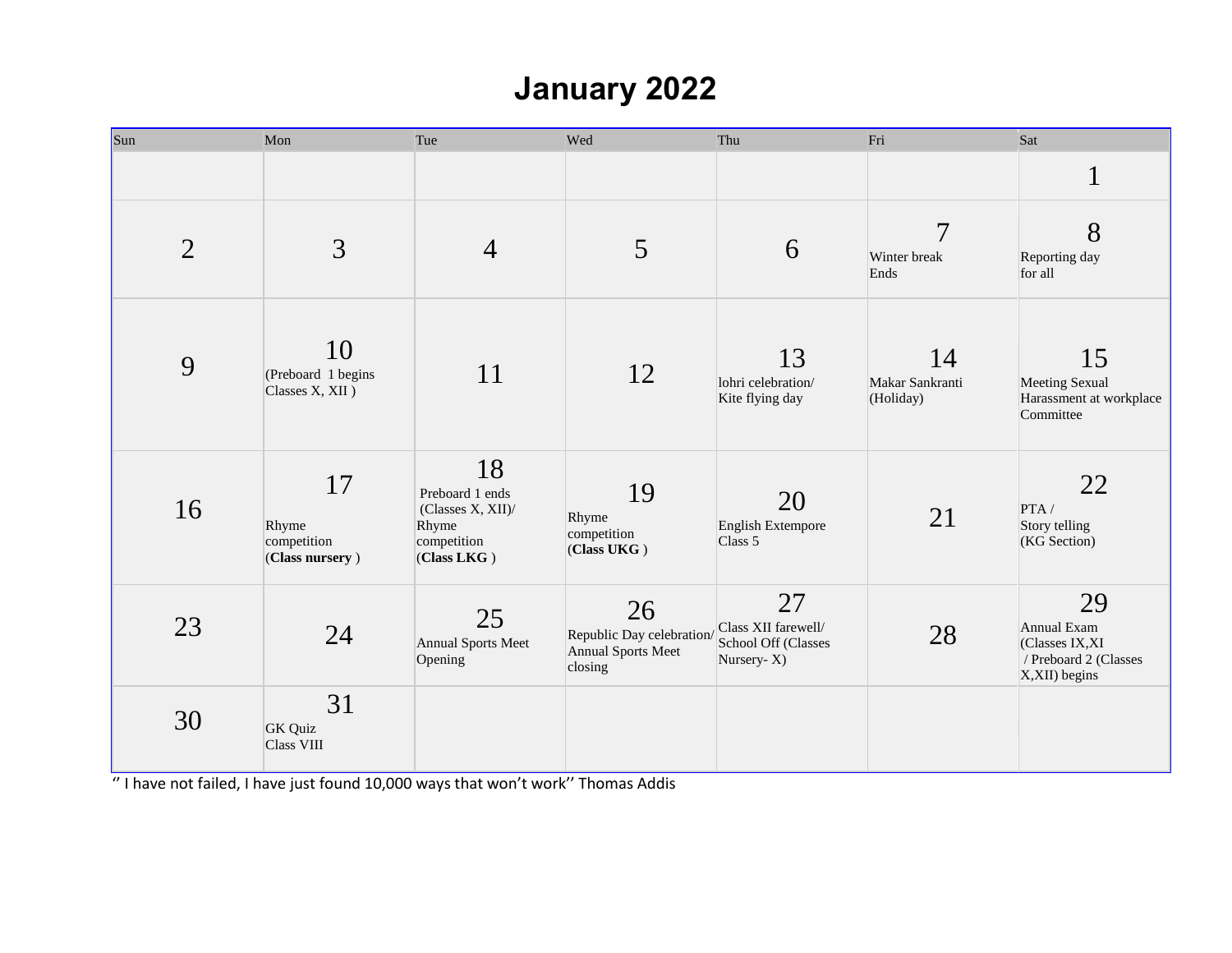#### **December 2021**

| Sun | Mon                                  | Tue            | Wed          | Thu                                                          | Fri                                                                                        | Sat                                                                              |
|-----|--------------------------------------|----------------|--------------|--------------------------------------------------------------|--------------------------------------------------------------------------------------------|----------------------------------------------------------------------------------|
|     |                                      |                | $\mathbf{1}$ | $\overline{2}$<br>Talk on career options<br>[classes XI-XII] | 3<br>Math Quiz KG Sec/<br>Career counseling<br>[Classes IX-X]                              | $\overline{4}$<br><b>Meeting School Safety</b><br><b>Committee</b>               |
| 5   | 6<br>PT-2/Post midterm<br>Exams ends | $\overline{7}$ | 8            | 9                                                            | 10                                                                                         | 11<br>$\text{PTM}/$<br>Art and craft<br>exhibition                               |
| 12  | 13<br>Meeting POCSO<br>Committee     | 14             | 15           | 16                                                           | 17<br>Story telling<br>K G section/class 4 and 5                                           | 18<br>Khatti Meethi Baatein<br>Maa Ke saath<br>[classes III-IV]<br>Story telling |
| 19  | 20<br>Math week begins               | 21             | 22           | 23<br><b>GK Quiz Class VII</b>                               | 24<br>Math week ends/<br><b>Book Fair/School</b><br>fete/Red day/ Christmas<br>celebration | 25<br>Christmas<br>Winter break begins                                           |
| 26  | 27                                   | 28             | 29           | 30                                                           | 31                                                                                         |                                                                                  |

''If you think Education is expensive, try ignorance. Andy Mclntyre

 $\Delta \sim$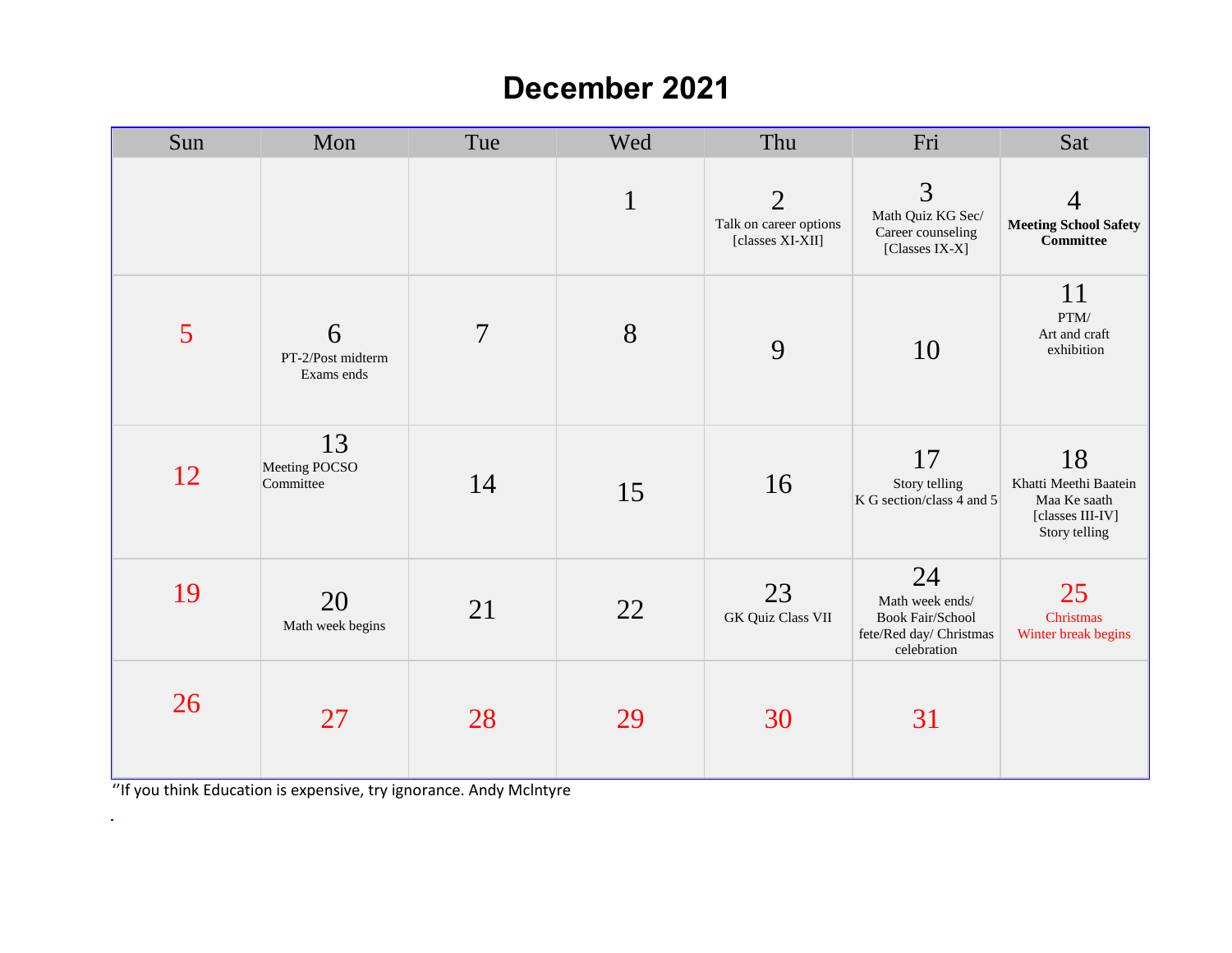#### **NOVEMBER 2021**

| Sun                  | Mon                                                          | Tue                                       | Wed                                                                                   | Thu                                                                                  | Fri                                                               | Sat                                       |
|----------------------|--------------------------------------------------------------|-------------------------------------------|---------------------------------------------------------------------------------------|--------------------------------------------------------------------------------------|-------------------------------------------------------------------|-------------------------------------------|
|                      | Diwali break begins                                          | $\overline{2}$                            | 3                                                                                     | $\overline{4}$                                                                       | 5                                                                 | 6<br>Diwali break ends                    |
| 7                    | 8                                                            | 9                                         | 10                                                                                    | 11                                                                                   | 12                                                                | 13                                        |
| 14<br>Children's day | 15                                                           | 16                                        | 17                                                                                    | 18<br>Trip of classes VI-VIII/<br>Fancy dress competition<br>KG Section(Nur- $2nd$ ) | 19<br><b>Guru Nanak</b><br>Jayanti<br>(Holiday)                   | 20<br>Meeting Anti Bullying<br>Committee  |
| 21                   | 22                                                           | 23<br>Teddy Day<br>(K G Section)          | 24<br>Inter house Solo<br>singing competition<br>$(5^{\text{th}}$ to $8^{\text{th}})$ | 25<br>story telling<br><b>KG</b> Section                                             | 26<br>Calligraphy competition<br>(Classes1st to $4^{\text{th}}$ ) | 27<br>Temple visit<br>(K G Section)/P T A |
| 28                   | 29<br>PT-2/Post midterm<br>Exams Begins<br>(Classes Nur-XII) | 30<br>GK Quiz class VI/<br>Trip of KG Sec |                                                                                       |                                                                                      |                                                                   |                                           |

Education is a progressive Discovery of our own ignorance '' Will Durant"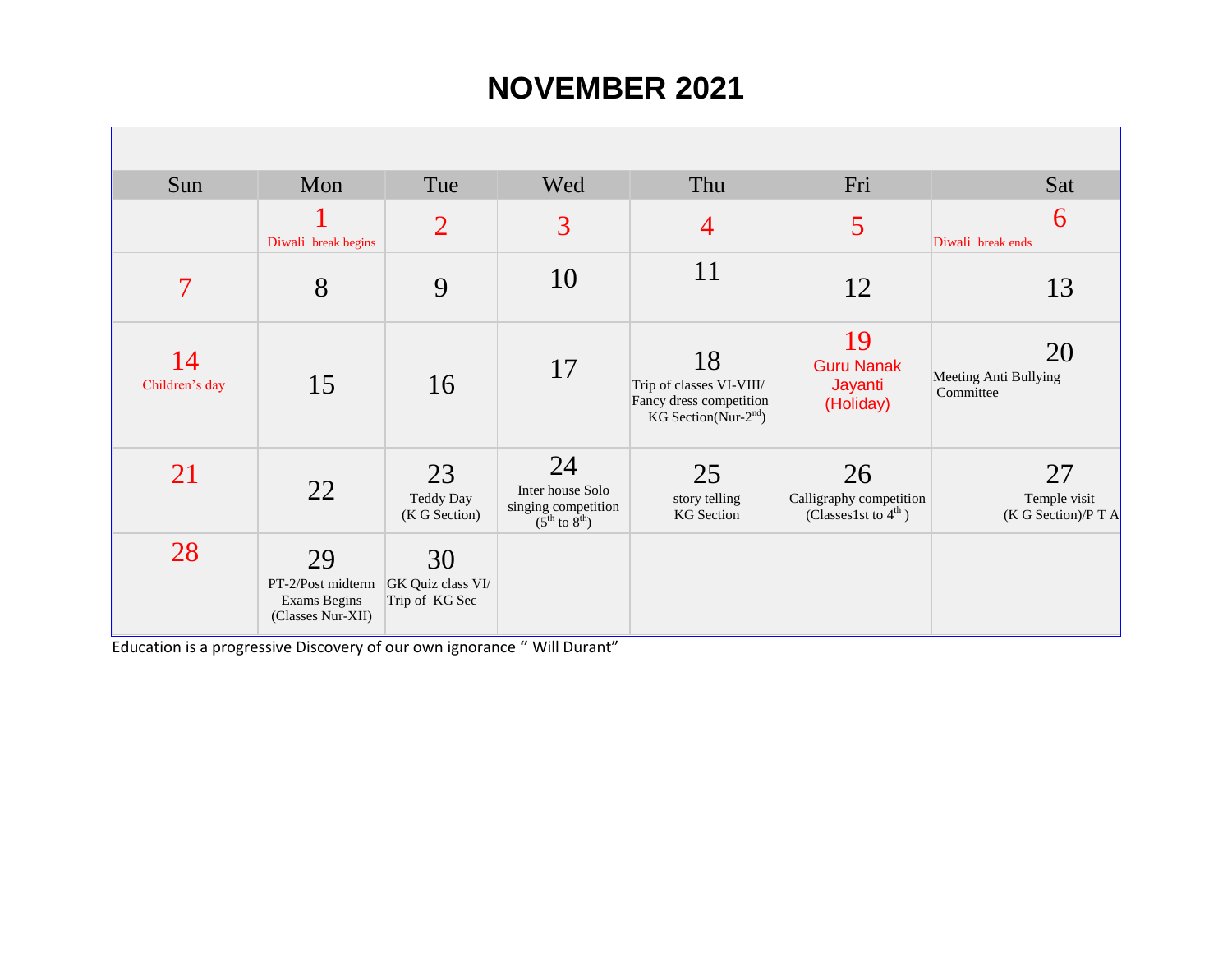#### **October 2021**

| Sun | Mon                                                                       | Tue                                                              | Wed                                                                           | Thu                                                              | Fri                                                           | Sat                                                  |
|-----|---------------------------------------------------------------------------|------------------------------------------------------------------|-------------------------------------------------------------------------------|------------------------------------------------------------------|---------------------------------------------------------------|------------------------------------------------------|
| 31  |                                                                           |                                                                  |                                                                               |                                                                  | <b>Meeting Sexual</b><br>Harassment at<br>workplace Committee | $\mathcal{D}_{\cdot}$<br>Gandhi Jayanti<br>(Holiday) |
| 3   | $\overline{4}$<br>Half Yearly Exam ends/<br>Peace & Harmony Day<br>KG-Sec | 5                                                                | 6<br><b>English Photo Story</b><br>Classes $3^{\text{rd}}$ to $5^{\text{th}}$ | 7<br>Story telling<br><b>KG SEC</b>                              | 8<br>House board activity                                     | 9<br><b>PTM</b>                                      |
| 10  | 11<br>Meeting POCSO<br>Committee                                          | 12<br><b>National Disaster</b><br>reduction day/ Safety<br>drill | 13<br>Navratri celebration<br>$(3^{\text{rd}}$ and $4^{\text{th}})$           | 14<br><b>Maha Navami</b><br>(Holiday)                            | 15<br><b>Dussehra</b><br>(Holiday)                            | 16<br>Story telling<br>(K G Section)                 |
| 17  | 18<br><b>English Calligraphy</b><br>Writing<br>Classes 3rd to 5th         | 19                                                               | 20<br><b>English Elocution</b><br>classes 6th to 8th                          | 21                                                               | 22                                                            | 23<br>Khatti meethi Baatein<br>Maa Ke Saath [I-II]   |
| 24  | 25<br>Science week begins                                                 | 26                                                               | 27<br>Poem recitation<br>Competition<br>$\text{(classes1st -2}^{\text{nd}})$  | 28<br>Poem recitation<br>Competition<br>(class 3 <sup>rd</sup> ) | 29<br>GK quiz class V                                         | 30<br>Science week ends                              |

'' If people did not do silly things , nothing intelligent would ever get done''. Ludwig Wittgenstein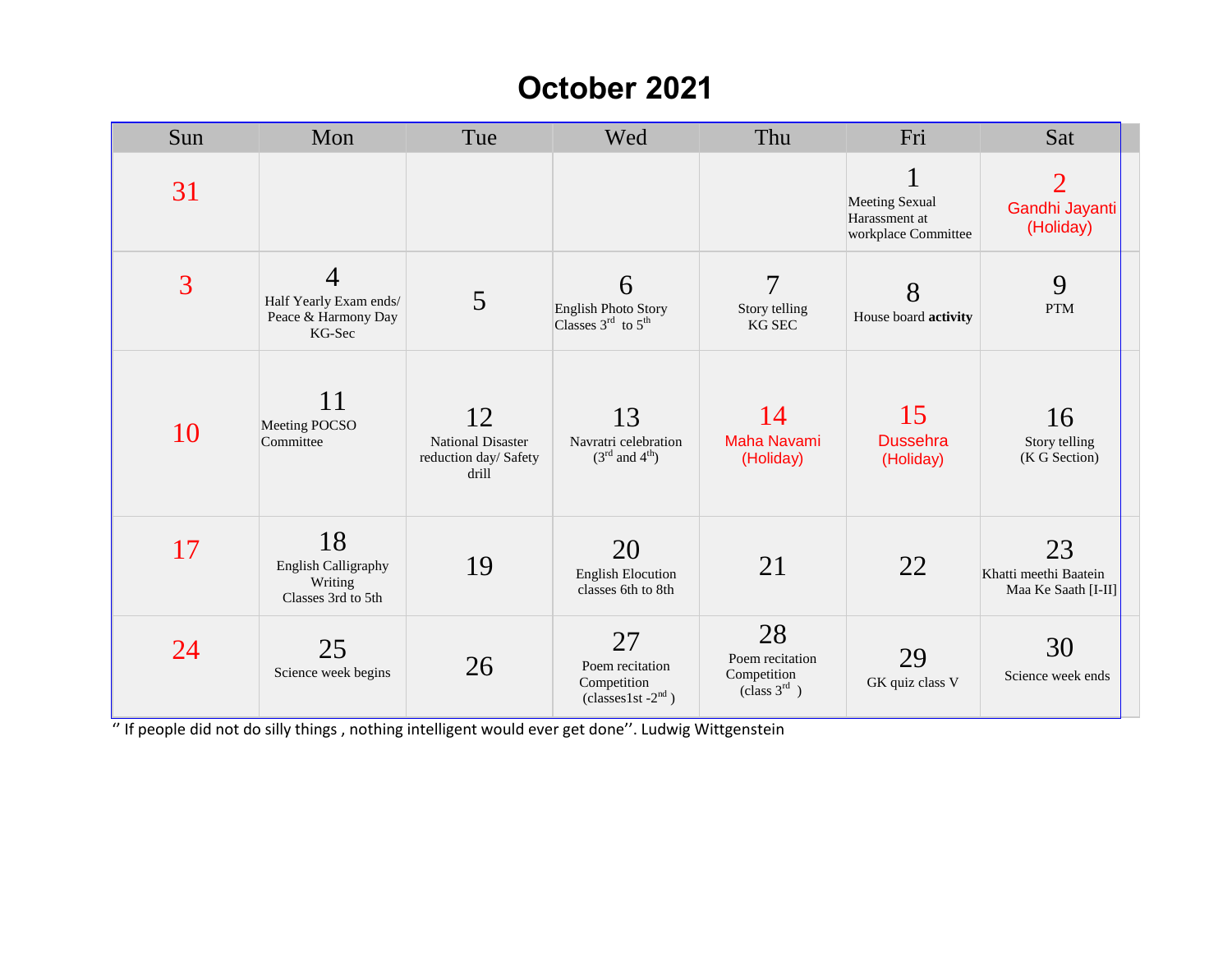## **September 2021**

| Sun | Mon                                            | Tue                                                              | Wed                              | Thu                                 | Fri                                                                                      | Sat                                                                                                      |  |
|-----|------------------------------------------------|------------------------------------------------------------------|----------------------------------|-------------------------------------|------------------------------------------------------------------------------------------|----------------------------------------------------------------------------------------------------------|--|
|     |                                                |                                                                  | Swachchta<br>Pakhwada begins     | $\overline{2}$                      | 3<br><b>Meeting School</b><br><b>Safety</b><br><b>Committee</b>                          | $\overline{4}$<br>Teachers day<br>(celebration)/<br>puppet show<br>KG-SEC                                |  |
| 5   | 6<br>meeting students council                  | $\overline{7}$<br><b>English Creative writing</b><br>competition | 8                                | 9                                   | 10<br>Ganesh Chaturthi<br>Celebration<br>(K G)<br>Section)/Rangoli<br>making competition | 11                                                                                                       |  |
| 12  | 13                                             | 14<br>Puppet show<br>(K G Section)                               | 15<br>Swachchta<br>Pakhwada ends | 16<br>Save Earth Day<br>[Green Day] | 17<br>Show and tell<br>activity<br>(K G Section)                                         | 18<br>Inter house magazine cover<br>page Designing competition<br>class $8^{th}$ -12 <sup>th</sup> )/PTA |  |
| 19  | 20<br>Half Yearly Exams<br>begins<br>(Nur-XII) | 21                                                               | 22                               | 23                                  | 24                                                                                       | 25                                                                                                       |  |
| 26  | 27                                             | 28                                                               | 29                               | 30                                  |                                                                                          |                                                                                                          |  |

Remember that failure is an event not a person'' Zig Ziglar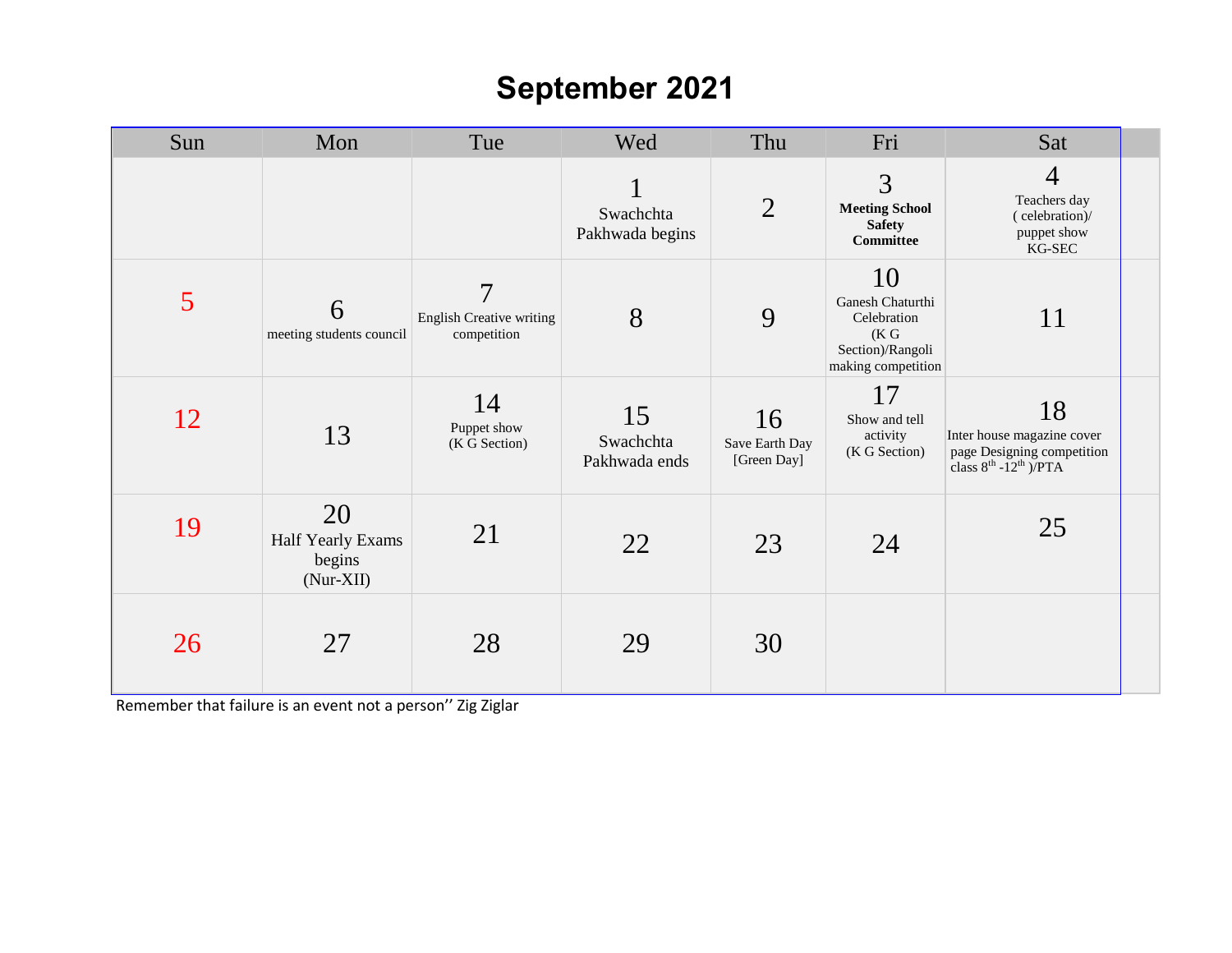## **August 2021**

| Sun                                          | Mon                                         | Tue                         | Wed                                                          | Thu                                                                                   | Fri                                                                             | Sat                                                                                                                              |
|----------------------------------------------|---------------------------------------------|-----------------------------|--------------------------------------------------------------|---------------------------------------------------------------------------------------|---------------------------------------------------------------------------------|----------------------------------------------------------------------------------------------------------------------------------|
| $\mathbf{1}$                                 | $\overline{2}$<br>Meeting student's council | 3                           | 4<br><b>English Poetry Recitation</b><br>Classes 3rd and 4th | 5                                                                                     | 6<br>Inter-house<br>Skit<br>competition<br>Classes $1st$ and<br>2 <sup>nd</sup> | $\overline{7}$<br>Inter House group singing<br>competition [patriotic]<br>(Class 4th to 8th)/<br>Meeting Anti Bullying Committee |
| 8                                            | 9<br>Story telling<br>KG Sec                | 10                          | 11                                                           | 12<br>English Individual Speech<br><b>Trophy Competition</b><br>Classes 11th and 12th | 13<br>House board<br>activity                                                   | 14<br>Khatti meethi<br>Baatain maa k saath<br>(K G Section)                                                                      |
| 15<br>Independence<br><b>Day Celebration</b> | 16<br>Hindi/sktWeek begins                  | 17                          | 18                                                           | 19<br>Mohraam<br>(Holiday)                                                            | 20                                                                              | 21<br>Hindi/skt Week ends/<br>Rakhi celebration<br>(K.G Section)/<br>Rakhi making<br>Competition<br>Classes $1st$ to 6th         |
| 22                                           | 23                                          | 24                          | 25                                                           | 26<br><b>English Creative</b><br>writing Competition<br>classes 9th to 12th           | 27<br>Green day<br>(K G)<br>Section)                                            | 28<br>Janamashtami celebration<br>(K G Section)                                                                                  |
| 29                                           | 30<br>Janmashtami<br>(Holiday)              | 31<br>GK Quiz<br>(Class IV) |                                                              |                                                                                       |                                                                                 |                                                                                                                                  |

'' To teach is to learn twice' Joseph Joubert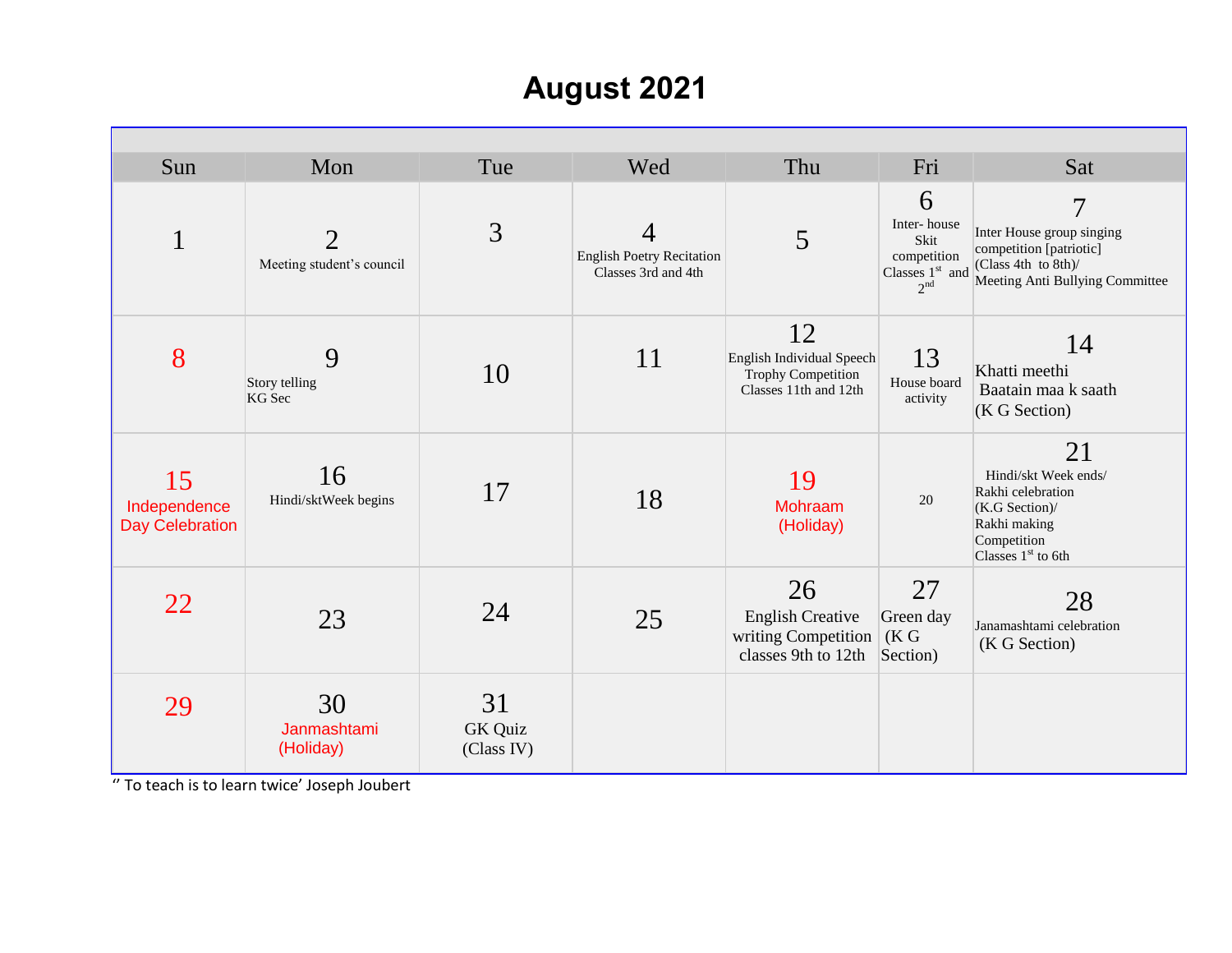# **July 2021**

| Sun            | Mon                                                    | Tue                                                                | Wed                                                                                       | Thu                                                                                                                 | Fri                                                            | Sat                                                                                        |
|----------------|--------------------------------------------------------|--------------------------------------------------------------------|-------------------------------------------------------------------------------------------|---------------------------------------------------------------------------------------------------------------------|----------------------------------------------------------------|--------------------------------------------------------------------------------------------|
|                |                                                        |                                                                    |                                                                                           | $\mathbf{1}$                                                                                                        | $\overline{2}$                                                 | 3<br>Story telling<br>[KG Sec]<br>/ Meeting Sexual<br>Harassment at workplace<br>Committee |
| $\overline{4}$ | 5<br>House Board Activity                              | 6<br>Inter house English Quiz<br>Competition<br>classes 6th to 8th | $\overline{7}$<br>Best out of waste<br>Competition<br>Classes $1^{st}$ -2 <sup>nd</sup> ) | 8<br>Meeting students<br>Council/<br>Save Water Day/Blue day<br>(K G Section)<br>Poster making Classes<br>VII to IX | 9<br>Clay Modeling<br>[Nur .to U.K.G.]                         | 10<br>Meeting POCSO<br>Committee                                                           |
| 11             | 12                                                     | 13                                                                 | 14<br>Investiture ceremony                                                                | 15                                                                                                                  | 16                                                             | 17<br>Best out of waste<br>(K G Section)                                                   |
| 18             | 19<br>PT-1 begins<br>(Classes Nursery-<br>$\vert$ XII) | 20                                                                 | 21<br>Eid ul-Adha<br>(Holiday)                                                            | 22                                                                                                                  | 23                                                             | 24<br>Guru Poornima<br>Celebration                                                         |
| 25             | 26<br>PT-1 ends<br>(Classes Nursery-<br>$\vert$ XII)   | 27                                                                 | 28                                                                                        | 29<br>Van Mahotsava<br>Celebration                                                                                  | 30<br><b>GK</b> Quiz<br>(Class III)<br>Story telling [K.G.Sec] | 31<br><b>PTM</b>                                                                           |

'' Cowards die many time before their deaths; the valiant never taste of death but once. Willam Shakespeare.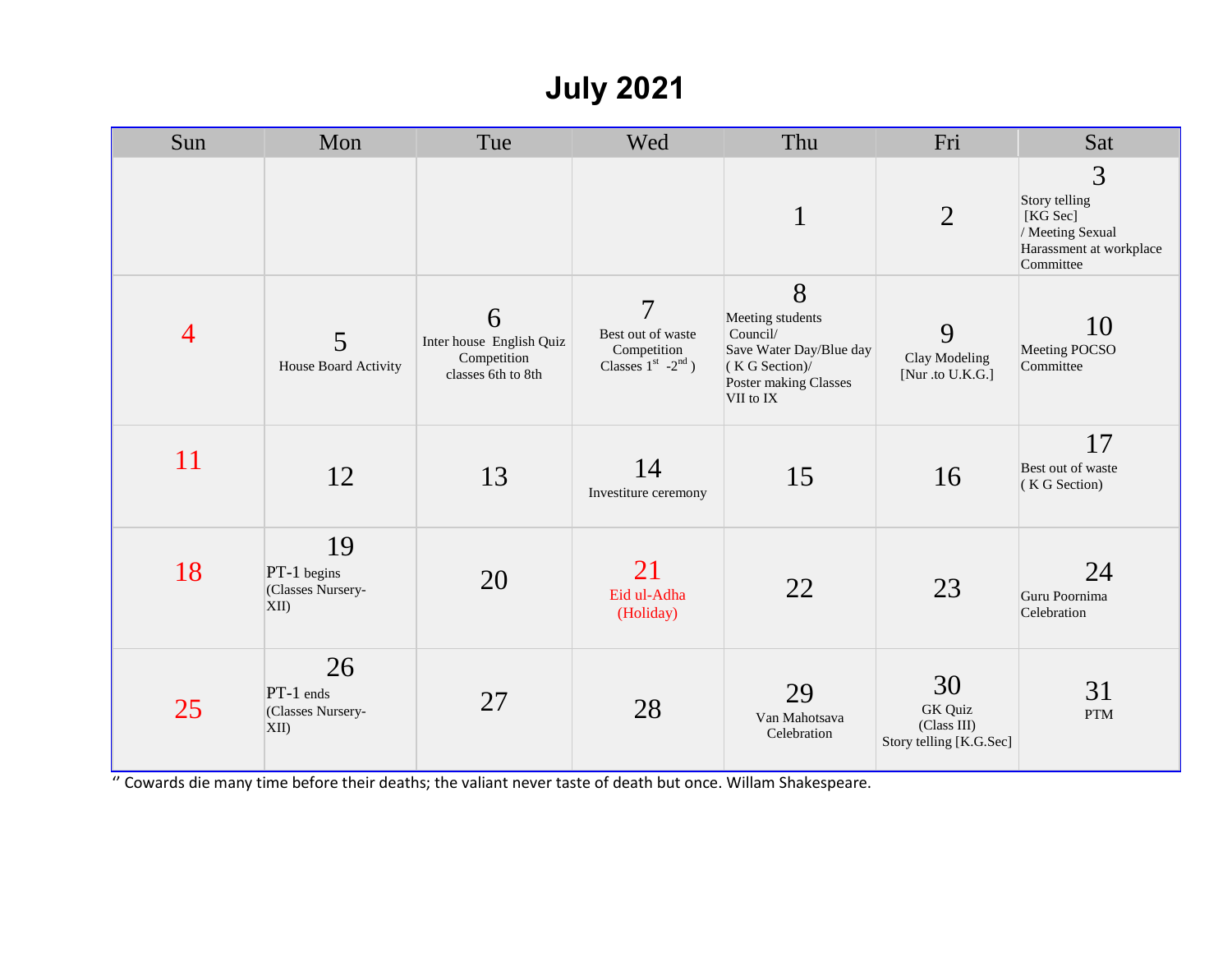#### **June 2021**

| Sun | Mon            | Tue          | Wed                                             | Thu            | Fri            | Sat |  |
|-----|----------------|--------------|-------------------------------------------------|----------------|----------------|-----|--|
|     |                | $\mathbf{1}$ | 2                                               | $\mathfrak{Z}$ | $\overline{4}$ | 5   |  |
| 6   | $\overline{7}$ | 8            | 9                                               | 10             | 11             | 12  |  |
| 13  | 14             | 15           | 16                                              | 17             | 18             | 19  |  |
| 20  | 21             | 22           | 23                                              | 24             | 25             | 26  |  |
| 27  | 28             | 29           | 30<br><b>Meeting School Safety</b><br>Committee |                |                |     |  |

''Earth provides enough to satisfy every man's needs, but not every man's greed. Mahatma Gandhi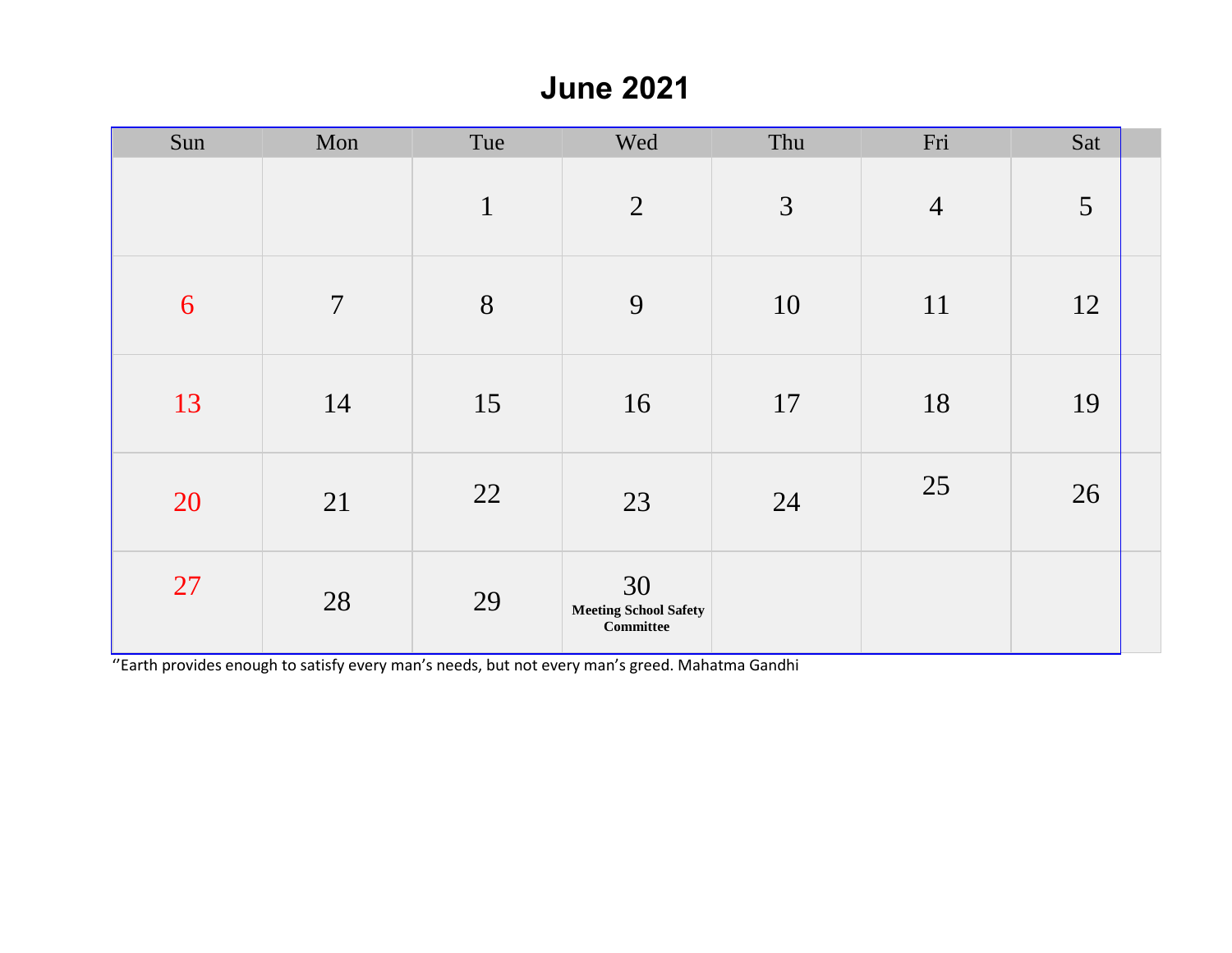## **May 2021**

| Sun            | Mon                                            | Tue                                                          | Wed                                         | Thu | Fri                                                           | Sat                                                |
|----------------|------------------------------------------------|--------------------------------------------------------------|---------------------------------------------|-----|---------------------------------------------------------------|----------------------------------------------------|
|                |                                                |                                                              |                                             |     |                                                               | $\mathbf{1}$<br>Meeting Anti Bullying<br>Committee |
| $\overline{2}$ | 3<br>S.St week<br>begins/WhiteDay<br>[Nur-UKG] | $\overline{4}$<br>Inter house<br>Dance ballet<br>competition | 5<br>English Spelling Bee<br>Classes 3 to 5 | 6   | $\overline{7}$<br>S.St week ends<br>story telling<br>[KG sec] | 8                                                  |
| 9              | 10<br>English Story Telling<br>Classes 6 to 8  | 11                                                           | 12                                          | 13  | 14                                                            | 15                                                 |
| 16             | 17                                             | 18                                                           | 19                                          | 20  | 21                                                            | 22                                                 |
| 23             | 24                                             | 25                                                           | 26                                          | 27  | 28                                                            | 29                                                 |
| 30             | 31                                             |                                                              |                                             |     |                                                               |                                                    |

''You can't cross the sea merely by standing and staring at the water '' – Rabindranath Tagore